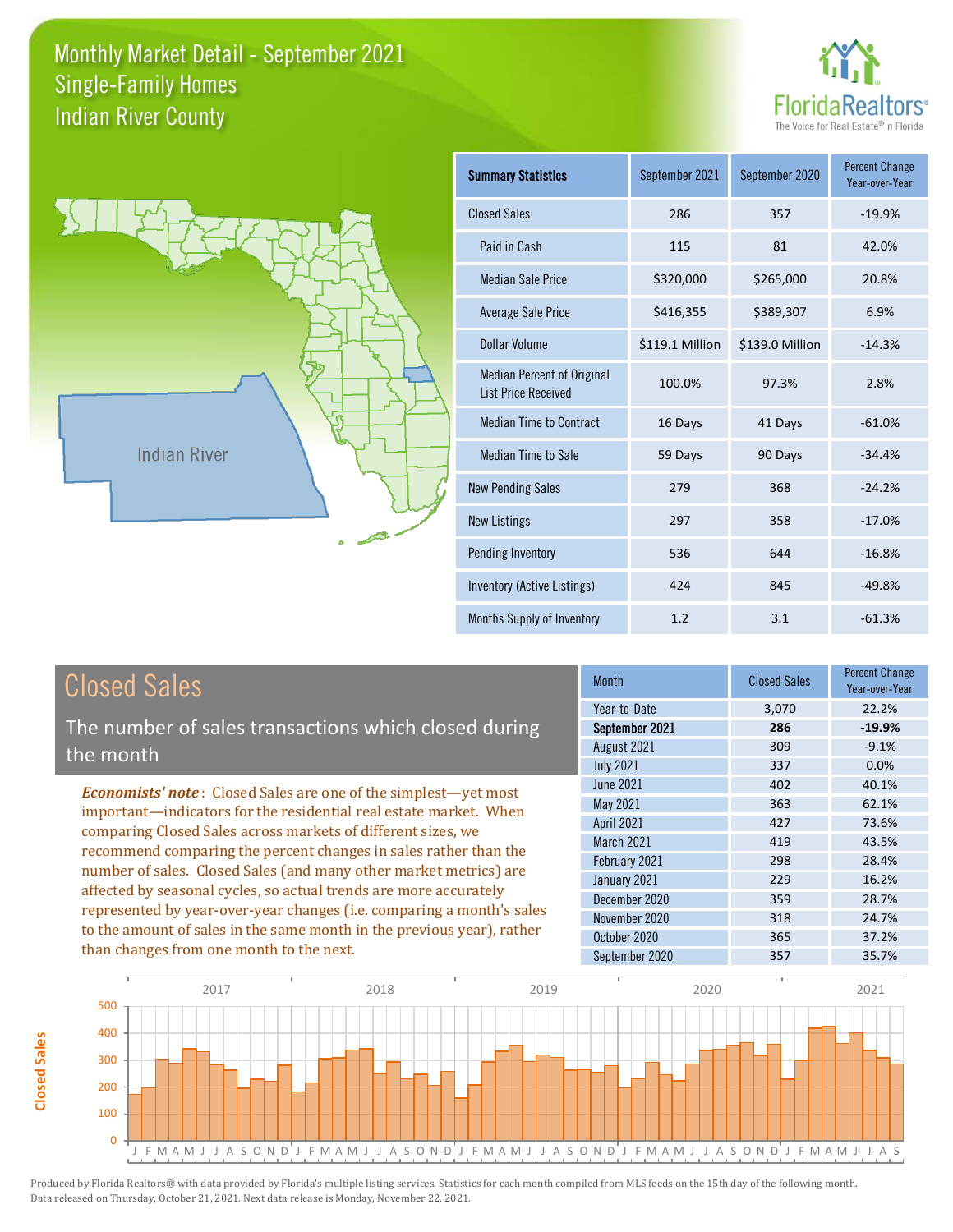this statistic should be interpreted with care.



111 22.0%

| Cash Sales                                                                      | <b>Month</b>      | <b>Cash Sales</b> | <b>Percent Change</b><br>Year-over-Year |
|---------------------------------------------------------------------------------|-------------------|-------------------|-----------------------------------------|
|                                                                                 | Year-to-Date      | 1,312             | 58.1%                                   |
| The number of Closed Sales during the month in which                            | September 2021    | 115               | 42.0%                                   |
| buyers exclusively paid in cash                                                 | August 2021       | 127               | 24.5%                                   |
|                                                                                 | <b>July 2021</b>  | 138               | 38.0%                                   |
|                                                                                 | June 2021         | 165               | 75.5%                                   |
|                                                                                 | May 2021          | 168               | 140.0%                                  |
| <b>Economists' note</b> : Cash Sales can be a useful indicator of the extent to | <b>April 2021</b> | 188               | 121.2%                                  |
| which investors are participating in the market. Why? Investors are             | <b>March 2021</b> | 189               | 60.2%                                   |
| far more likely to have the funds to purchase a home available up front,        | February 2021     | 123               | 21.8%                                   |
| whereas the typical homebuyer requires a mortgage or some other                 | January 2021      | 99                | 25.3%                                   |
| form of financing. There are, of course, many possible exceptions, so           | December 2020     | 135               | 35.0%                                   |



# Cash Sales as a Percentage of Closed Sales

The percentage of Closed Sales during the month which were Cash Sales

*Economists' note* : This statistic is simply another way of viewing Cash Sales. The remaining percentages of Closed Sales (i.e. those not paid fully in cash) each month involved some sort of financing, such as mortgages, owner/seller financing, assumed loans, etc.

| Month             | <b>Percent of Closed</b><br>Sales Paid in Cash | <b>Percent Change</b><br>Year-over-Year |
|-------------------|------------------------------------------------|-----------------------------------------|
| Year-to-Date      | 42.7%                                          | 29.4%                                   |
| September 2021    | 40.2%                                          | 77.1%                                   |
| August 2021       | 41.1%                                          | 37.0%                                   |
| <b>July 2021</b>  | 40.9%                                          | 37.7%                                   |
| <b>June 2021</b>  | 41.0%                                          | 25.0%                                   |
| May 2021          | 46.3%                                          | 47.9%                                   |
| <b>April 2021</b> | 44.0%                                          | 27.2%                                   |
| <b>March 2021</b> | 45.1%                                          | 11.6%                                   |
| February 2021     | 41.3%                                          | $-5.1%$                                 |
| January 2021      | 43.2%                                          | 7.7%                                    |
| December 2020     | 37.6%                                          | 5.0%                                    |
| November 2020     | 34.9%                                          | $-2.2%$                                 |
| October 2020      | 34.5%                                          | $-9.2%$                                 |
| September 2020    | 22.7%                                          | $-29.7%$                                |

October 2020 126 126 24.8%

November 2020

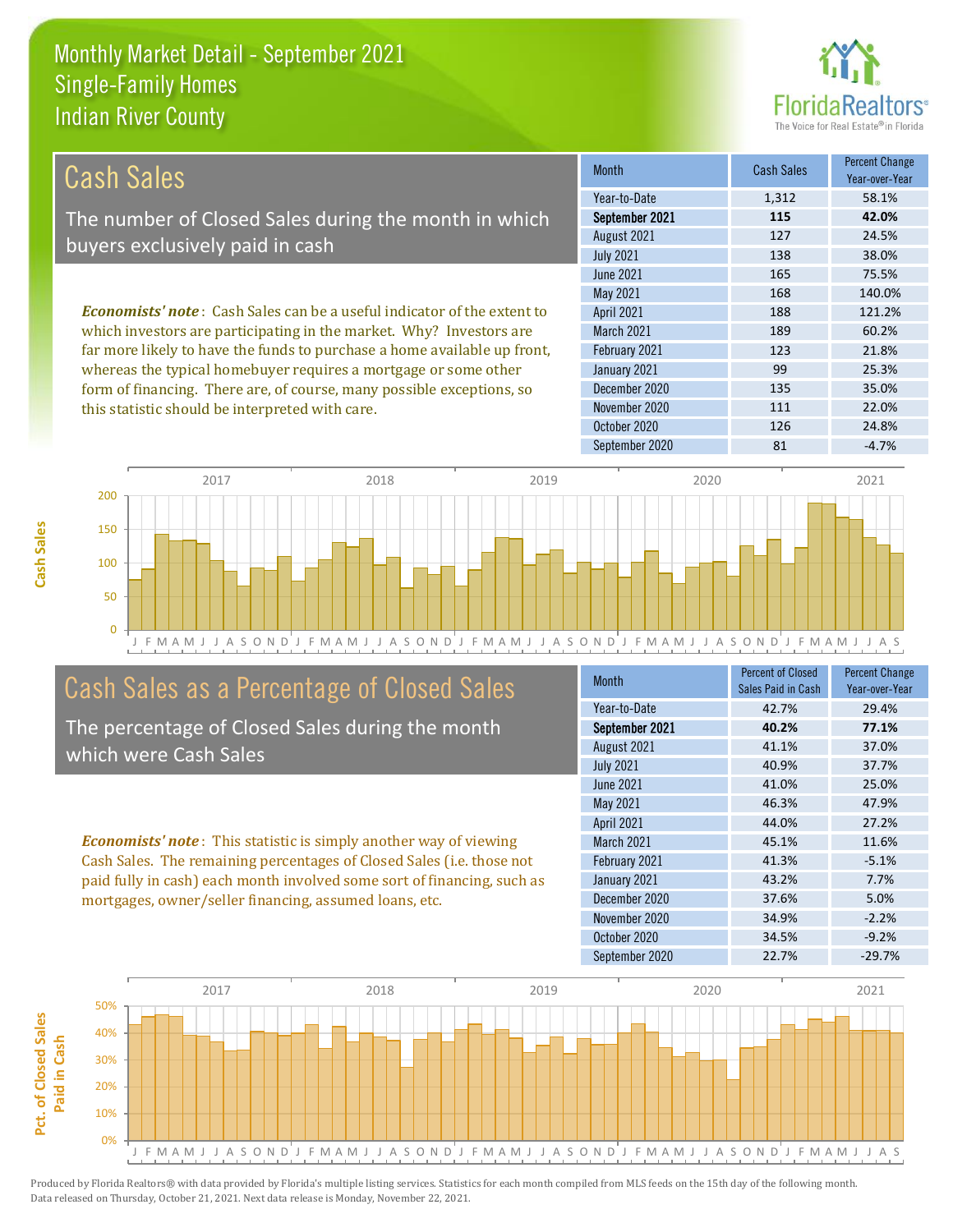

# Median Sale Price

The median sale price reported for the month (i.e. 50% of sales were above and 50% of sales were below)

*Economists' note* : Median Sale Price is our preferred summary statistic for price activity because, unlike Average Sale Price, Median Sale Price is not sensitive to high sale prices for small numbers of homes that may not be characteristic of the market area. Keep in mind that median price trends over time are not always solely caused by changes in the general value of local real estate. Median sale price only reflects the values of the homes that *sold* each month, and the mix of the types of homes that sell can change over time.

| <b>Month</b>      | <b>Median Sale Price</b> | <b>Percent Change</b><br>Year-over-Year |
|-------------------|--------------------------|-----------------------------------------|
| Year-to-Date      | \$325,000                | 23.8%                                   |
| September 2021    | \$320,000                | 20.8%                                   |
| August 2021       | \$345,000                | 30.2%                                   |
| <b>July 2021</b>  | \$335,000                | 30.2%                                   |
| <b>June 2021</b>  | \$330,000                | 24.5%                                   |
| May 2021          | \$340,000                | 27.1%                                   |
| April 2021        | \$324,900                | 21.7%                                   |
| <b>March 2021</b> | \$330,123                | 23.4%                                   |
| February 2021     | \$287,792                | 10.7%                                   |
| January 2021      | \$293,000                | 22.1%                                   |
| December 2020     | \$298,000                | 11.8%                                   |
| November 2020     | \$282,075                | 13.1%                                   |
| October 2020      | \$275,990                | 11.9%                                   |
| September 2020    | \$265,000                | 3.9%                                    |



## Average Sale Price

The average sale price reported for the month (i.e. total sales in dollars divided by the number of sales)

*Economists' note* : Usually, we prefer Median Sale Price over Average Sale Price as a summary statistic for home prices. However, Average Sale Price does have its uses—particularly when it is analyzed alongside the Median Sale Price. For one, the relative difference between the two statistics can provide some insight into the market for higher-end homes in an area.

| <b>Month</b>      | <b>Average Sale Price</b> | <b>Percent Change</b><br>Year-over-Year |
|-------------------|---------------------------|-----------------------------------------|
| Year-to-Date      | \$510,290                 | 22.1%                                   |
| September 2021    | \$416,355                 | 6.9%                                    |
| August 2021       | \$507,015                 | 31.4%                                   |
| <b>July 2021</b>  | \$530,859                 | $-2.9%$                                 |
| <b>June 2021</b>  | \$556,249                 | 56.4%                                   |
| May 2021          | \$592,142                 | 59.5%                                   |
| <b>April 2021</b> | \$543,358                 | 31.8%                                   |
| <b>March 2021</b> | \$518,247                 | 18.9%                                   |
| February 2021     | \$426,946                 | 10.8%                                   |
| January 2021      | \$423,567                 | $-9.1%$                                 |
| December 2020     | \$484,313                 | 22.3%                                   |
| November 2020     | \$446,153                 | 22.5%                                   |
| October 2020      | \$388,560                 | 19.6%                                   |
| September 2020    | \$389,307                 | 18.8%                                   |



**Median Sale Price**

**Median Sale Price**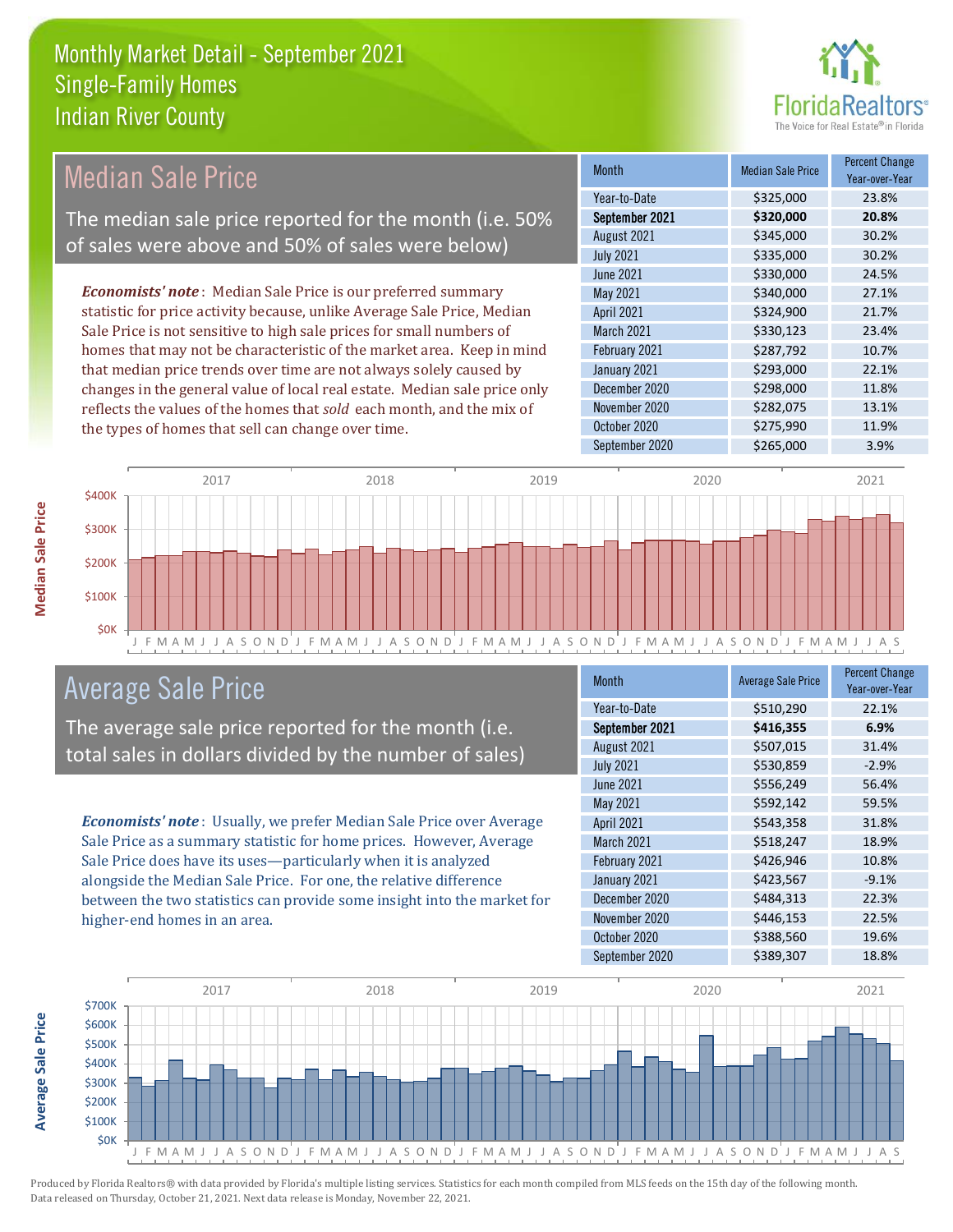

#### **Ollar Volume**

The sum of the sale prices for all sales which closed during the month

*Economists' note* : Dollar Volume is simply the sum of all sale prices in a given time period, and can quickly be calculated by multiplying Closed Sales by Average Sale Price. It is a strong indicator of the health of the real estate industry in a market, and is of particular interest to real estate professionals, investors, analysts, and government agencies. Potential home sellers and home buyers, on the other hand, will likely be better served by paying attention to trends in the two components of Dollar Volume (i.e. sales and prices) individually.

| <b>Month</b>      | Dollar Volume   | <b>Percent Change</b><br>Year-over-Year |
|-------------------|-----------------|-----------------------------------------|
| Year-to-Date      | \$1.6 Billion   | 49.3%                                   |
| September 2021    | \$119.1 Million | $-14.3%$                                |
| August 2021       | \$156.7 Million | 19.4%                                   |
| <b>July 2021</b>  | \$178.9 Million | $-2.9%$                                 |
| <b>June 2021</b>  | \$223.6 Million | 119.0%                                  |
| May 2021          | \$214.9 Million | 158.4%                                  |
| <b>April 2021</b> | \$232.0 Million | 128.7%                                  |
| <b>March 2021</b> | \$217.1 Million | 70.7%                                   |
| February 2021     | \$127.2 Million | 42.3%                                   |
| January 2021      | \$97.0 Million  | 5.7%                                    |
| December 2020     | \$173.9 Million | 57.4%                                   |
| November 2020     | \$141.9 Million | 52.7%                                   |
| October 2020      | \$141.8 Million | 64.1%                                   |
| September 2020    | \$139.0 Million | 61.2%                                   |



# Median Percent of Original List Price Received

The median of the sale price (as a percentage of the original list price) across all properties selling during the month

*Economists' note* : The Median Percent of Original List Price Received is useful as an indicator of market recovery, since it typically rises as buyers realize that the market may be moving away from them and they need to match the selling price (or better it) in order to get a contract on the house. This is usually the last measure to indicate a market has shifted from down to up, so it is what we would call a *lagging* indicator.

| <b>Month</b>      | Med. Pct. of Orig.<br><b>List Price Received</b> | <b>Percent Change</b><br>Year-over-Year |
|-------------------|--------------------------------------------------|-----------------------------------------|
| Year-to-Date      | 99.6%                                            | 3.6%                                    |
| September 2021    | 100.0%                                           | 2.8%                                    |
| August 2021       | 100.0%                                           | 3.4%                                    |
| <b>July 2021</b>  | 100.0%                                           | 4.2%                                    |
| <b>June 2021</b>  | 100.0%                                           | 4.7%                                    |
| May 2021          | 100.0%                                           | 4.4%                                    |
| <b>April 2021</b> | 98.9%                                            | 3.2%                                    |
| March 2021        | 98.9%                                            | 4.1%                                    |
| February 2021     | 97.6%                                            | 1.8%                                    |
| January 2021      | 97.6%                                            | 2.5%                                    |
| December 2020     | 97.4%                                            | 1.8%                                    |
| November 2020     | 97.9%                                            | 2.0%                                    |
| October 2020      | 97.1%                                            | 1.6%                                    |
| September 2020    | 97.3%                                            | 1.6%                                    |



Produced by Florida Realtors® with data provided by Florida's multiple listing services. Statistics for each month compiled from MLS feeds on the 15th day of the following month. Data released on Thursday, October 21, 2021. Next data release is Monday, November 22, 2021.

**Med. Pct. of Orig.** 

Med. Pct. of Orig.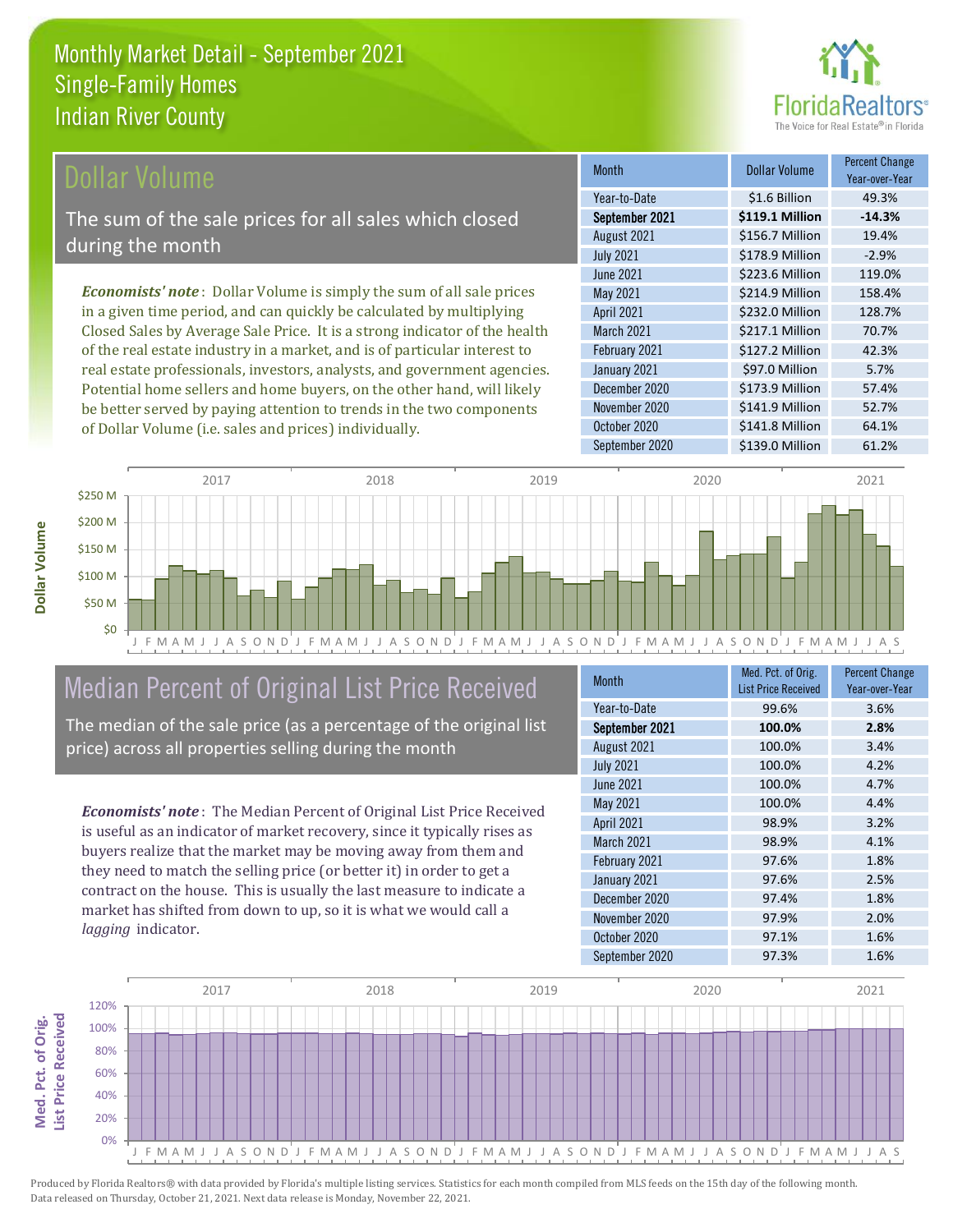

# **Median Time to Contract**

The median number of days between the listing date and contract date for all Closed Sales during the month

*Economists' note* : Like Time to Sale, Time to Contract is a measure of the length of the home selling process calculated for sales which closed during the month. The difference is that Time to Contract measures the number of days between the initial listing of a property and the signing of the contract which eventually led to the closing of the sale. When the gap between Median Time to Contract and Median Time to Sale grows, it is usually a sign of longer closing times and/or declining numbers of cash sales.

| Month             | <b>Median Time to</b><br>Contract | <b>Percent Change</b><br>Year-over-Year |
|-------------------|-----------------------------------|-----------------------------------------|
| Year-to-Date      | 16 Days                           | $-69.8%$                                |
| September 2021    | 16 Days                           | $-61.0%$                                |
| August 2021       | 13 Days                           | $-75.0%$                                |
| <b>July 2021</b>  | 13 Days                           | $-82.2%$                                |
| <b>June 2021</b>  | 13 Days                           | $-78.7%$                                |
| May 2021          | 15 Days                           | $-64.3%$                                |
| <b>April 2021</b> | 13 Days                           | $-63.9%$                                |
| <b>March 2021</b> | 22 Days                           | $-62.1%$                                |
| February 2021     | 28 Days                           | $-52.5%$                                |
| January 2021      | 27 Days                           | $-59.1%$                                |
| December 2020     | 27 Days                           | $-50.0%$                                |
| November 2020     | 28 Days                           | $-46.2%$                                |
| October 2020      | 37 Days                           | $-39.3%$                                |
| September 2020    | 41 Days                           | $-30.5%$                                |



## Median Time to Sale

**Median Time to Contract**

**Median Time to** 

The median number of days between the listing date and closing date for all Closed Sales during the month

*Economists' note* : Time to Sale is a measure of the length of the home selling process, calculated as the number of days between the initial listing of a property and the closing of the sale. *Median* Time to Sale is the amount of time the "middle" property selling this month was on the market. That is, 50% of homes selling this month took *less* time to sell, and 50% of homes took *more* time to sell. Median Time to Sale gives a more accurate picture than Average Time to Sale, which can be skewed upward by small numbers of properties taking an abnormally long time to sell.

| <b>Month</b>      | <b>Median Time to Sale</b> | <b>Percent Change</b><br>Year-over-Year |
|-------------------|----------------------------|-----------------------------------------|
| Year-to-Date      | 65 Days                    | $-34.3%$                                |
| September 2021    | 59 Days                    | $-34.4%$                                |
| August 2021       | 58 Days                    | $-44.2%$                                |
| <b>July 2021</b>  | 61 Days                    | $-48.7%$                                |
| June 2021         | 62 Days                    | $-39.8%$                                |
| <b>May 2021</b>   | 60 Days                    | $-33.3%$                                |
| <b>April 2021</b> | 63 Days                    | $-29.2%$                                |
| <b>March 2021</b> | 77 Days                    | $-26.0%$                                |
| February 2021     | 78 Days                    | $-21.2%$                                |
| January 2021      | 78 Days                    | $-25.7%$                                |
| December 2020     | 77 Days                    | $-21.4%$                                |
| November 2020     | 69 Days                    | $-31.0%$                                |
| October 2020      | 88 Days                    | $-13.7%$                                |
| September 2020    | 90 Days                    | $-9.1%$                                 |

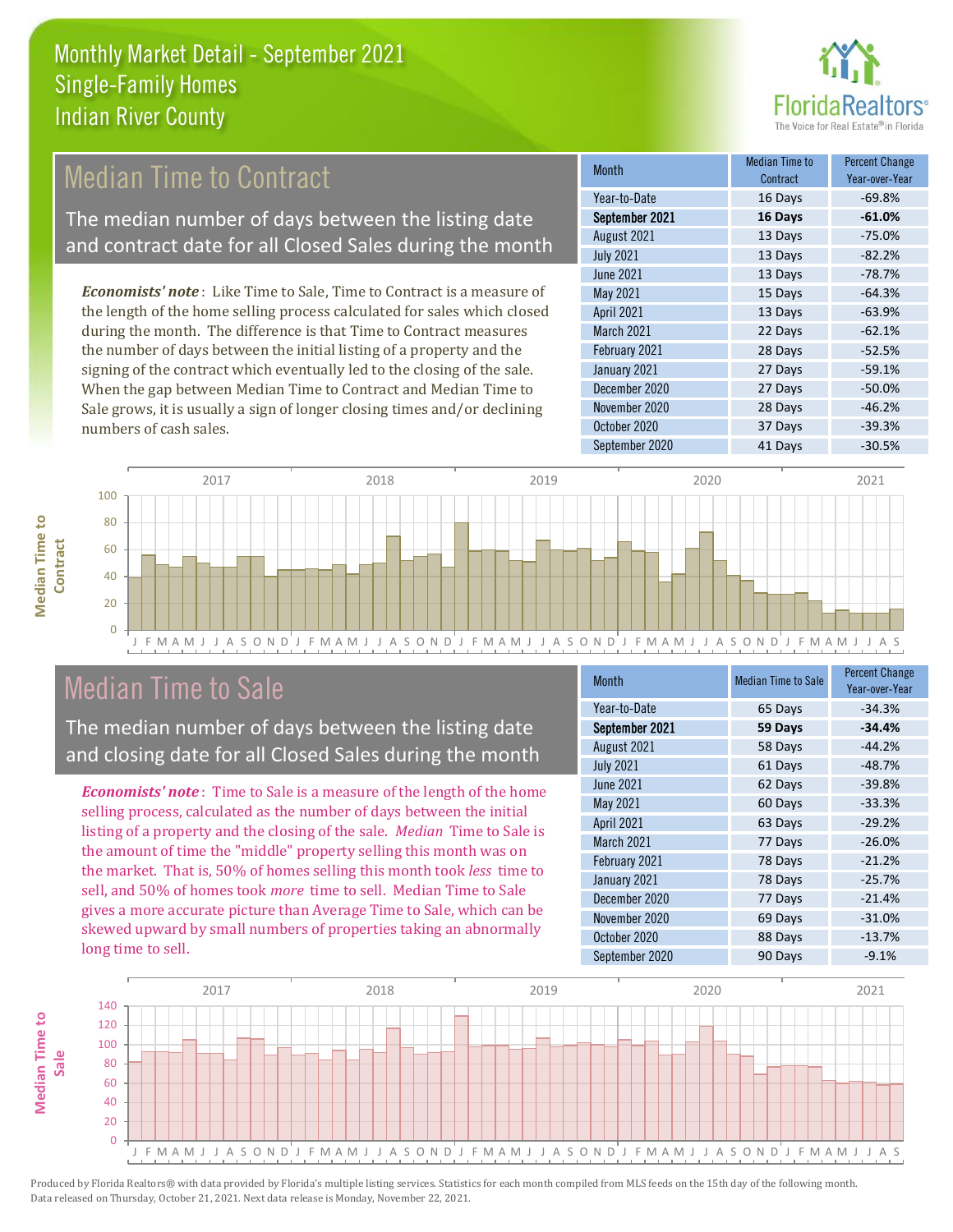

| New Pending Sales                                                             | <b>Month</b>      | <b>New Pending Sales</b> | <b>Percent Change</b><br>Year-over-Year |
|-------------------------------------------------------------------------------|-------------------|--------------------------|-----------------------------------------|
|                                                                               | Year-to-Date      | 3,362                    | 8.9%                                    |
| The number of listed properties that went under                               | September 2021    | 279                      | $-24.2%$                                |
| contract during the month                                                     | August 2021       | 284                      | $-31.9%$                                |
|                                                                               | <b>July 2021</b>  | 294                      | $-22.0%$                                |
|                                                                               | June 2021         | 332                      | $-17.6%$                                |
| <b>Economists' note:</b> Because of the typical length of time it takes for a | May 2021          | 399                      | 3.4%                                    |
| sale to close, economists consider Pending Sales to be a decent               | <b>April 2021</b> | 393                      | 113.6%                                  |
| indicator of potential future Closed Sales. It is important to bear in        | <b>March 2021</b> | 490                      | 76.9%                                   |
| mind, however, that not all Pending Sales will be closed successfully.        | February 2021     | 474                      | 33.1%                                   |
| So, the effectiveness of Pending Sales as a future indicator of Closed        | January 2021      | 417                      | 31.1%                                   |
| Sales is susceptible to changes in market conditions such as the              | December 2020     | 271                      | 27.2%                                   |
| availability of financing for homebuyers and the inventory of                 | November 2020     | 320                      | 24.5%                                   |



# New Listings

distressed properties for sale.

The number of properties put onto the market during the month

availability of financing for homebuyers and the inventory of

*Economists' note* : New Listings tend to rise in delayed response to increasing prices, so they are often seen as a lagging indicator of market health. As prices rise, potential sellers raise their estimations of value—and in the most recent cycle, rising prices have freed up many potential sellers who were previously underwater on their mortgages. Note that in our calculations, we take care to not include properties that were recently taken off the market and quickly relisted, since these are not really *new* listings.

| <b>Month</b>      | <b>New Listings</b> | <b>Percent Change</b><br>Year-over-Year |
|-------------------|---------------------|-----------------------------------------|
| Year-to-Date      | 3,260               | $-2.2%$                                 |
| September 2021    | 297                 | $-17.0%$                                |
| August 2021       | 313                 | $-2.5%$                                 |
| <b>July 2021</b>  | 358                 | 9.5%                                    |
| <b>June 2021</b>  | 369                 | 0.3%                                    |
| May 2021          | 329                 | $-36.5%$                                |
| <b>April 2021</b> | 368                 | 23.5%                                   |
| <b>March 2021</b> | 479                 | 36.9%                                   |
| February 2021     | 403                 | 12.3%                                   |
| January 2021      | 344                 | $-20.7%$                                |
| December 2020     | 263                 | 6.0%                                    |
| November 2020     | 298                 | $-19.9%$                                |
| October 2020      | 356                 | $-11.4%$                                |
| September 2020    | 358                 | 35.6%                                   |

September 2020 368 51.4%

October 2020 399 28.7%



Pending Sales

**New Listings**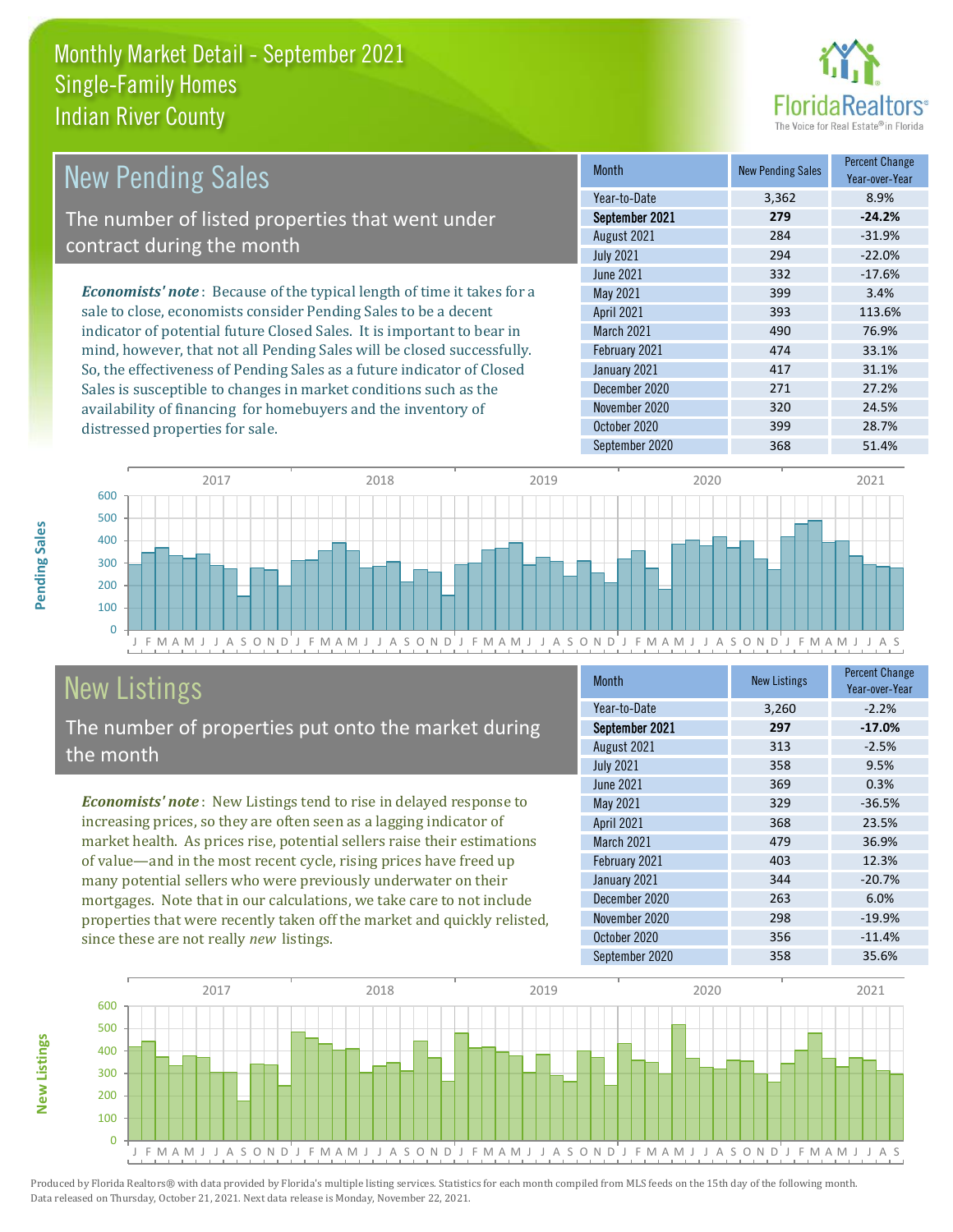

# *Economists' note* : There are a number of ways to define and calculate Inventory (Active Listings) The number of property listings active at the end of the month

Inventory. Our method is to simply count the number of active listings on the last day of the month, and hold this number to compare with the same month the following year. Inventory rises when New Listings are outpacing the number of listings that go off-market (regardless of whether they actually sell). Likewise, it falls when New Listings aren't keeping up with the rate at which homes are going off-market.

| <b>Month</b>             | Inventory | <b>Percent Change</b><br>Year-over-Year |
|--------------------------|-----------|-----------------------------------------|
| <b>YTD (Monthly Avg)</b> | 448       | $-63.5%$                                |
| September 2021           | 424       | $-49.8%$                                |
| August 2021              | 420       | $-52.5%$                                |
| <b>July 2021</b>         | 418       | $-60.3%$                                |
| <b>June 2021</b>         | 369       | $-67.9%$                                |
| May 2021                 | 335       | $-77.2%$                                |
| <b>April 2021</b>        | 413       | $-71.3%$                                |
| <b>March 2021</b>        | 489       | $-65.9%$                                |
| February 2021            | 545       | $-60.6%$                                |
| January 2021             | 619       | $-55.9%$                                |
| December 2020            | 692       | $-50.9%$                                |
| November 2020            | 733       | $-47.2%$                                |
| October 2020             | 774       | $-43.8%$                                |
| September 2020           | 845       | $-33.4%$                                |



# Months Supply of Inventory

An estimate of the number of months it will take to deplete the current Inventory given recent sales rates

*Economists' note* : MSI is a useful indicator of market conditions. The benchmark for a balanced market (favoring neither buyer nor seller) is 5.5 months of inventory. Anything higher is traditionally a buyers' market, and anything lower is a sellers' market. There is no single accepted way of calculating MSI. A common method is to divide current Inventory by the most recent month's Closed Sales count, but this count is a usually poor predictor of future Closed Sales due to seasonal cycles. To eliminate seasonal effects, we use the 12-month average of monthly Closed Sales instead.

| <b>Month</b>             | <b>Months Supply</b> | <b>Percent Change</b><br>Year-over-Year |
|--------------------------|----------------------|-----------------------------------------|
| <b>YTD (Monthly Avg)</b> | 1.4                  | $-68.9%$                                |
| September 2021           | 1.2                  | $-61.3%$                                |
| August 2021              | 1.2                  | $-63.6%$                                |
| <b>July 2021</b>         | 1.2                  | $-70.0%$                                |
| <b>June 2021</b>         | 1.1                  | $-75.0%$                                |
| May 2021                 | 1.0                  | $-81.8%$                                |
| <b>April 2021</b>        | 1.3                  | $-75.0%$                                |
| <b>March 2021</b>        | 1.6                  | $-68.6%$                                |
| February 2021            | 1.8                  | $-63.3%$                                |
| January 2021             | 2.1                  | $-58.0%$                                |
| December 2020            | 2.3                  | $-54.9%$                                |
| November 2020            | 2.5                  | $-50.0%$                                |
| October 2020             | 2.7                  | $-46.0%$                                |
| September 2020           | 3.1                  | $-34.0%$                                |

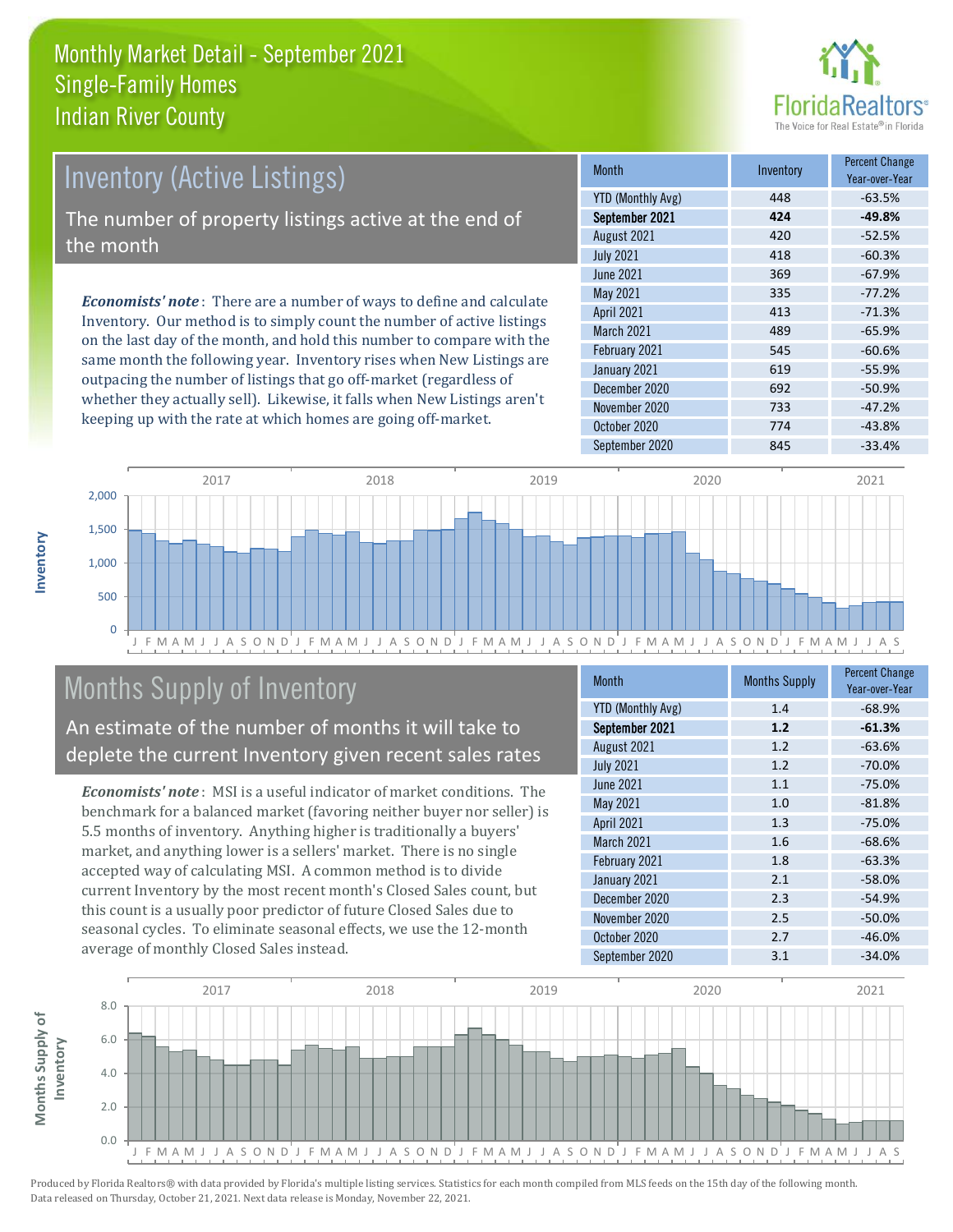

#### \$100,000 - \$149,999 6 -33.3% Sale Price Closed Sales Percent Change Year-over-Year Less than \$50,000 2 N/A  $$50,000 - $99,999$  1 N/A \$150,000 - \$199,999 26 -45.8% \$200,000 - \$249,999 37 -58.0% \$400,000 - \$599,999 53 39.5% \$600,000 - \$999,999 25 -21.9% *Economists' note:* Closed Sales are one of the simplest—yet most important—indicators for the residential real estate market. When comparing Closed Sales across markets of different sizes, we recommend comparing the percent changes in sales rather than the number of sales. Closed Sales (and many other market metrics) are affected by seasonal cycles, so actual trends are more accurately represented by year-over-year changes (i.e. comparing a month's sales to the amount of sales in the same month in the previous year), rather than changes from one month to the next. \$1,000,000 or more 12 -25.0% \$250,000 - \$299,999 45 -36.6% \$300,000 - \$399,999 79 43.6% September 2020 September 2021 Closed Sales by Sale Price The number of sales transactions which closed during the month



## Median Time to Contract by Sale Price The median number of days between the listing date and contract date for all Closed Sales during the month

*Economists' note* : Like Time to Sale, Time to Contract is a measure of the length of the home selling process calculated for sales which closed during the month. The difference is that Time to Contract measures the number of days between the initial listing of a property and the signing of the contract which eventually led to the closing of the sale. When the gap between Median Time to Contract and Median Time to Sale grows, it is usually a sign of longer closing times and/or declining numbers of cash sales.

| Sale Price            | <b>Median Time to</b><br>Contract | <b>Percent Change</b><br>Year-over-Year |
|-----------------------|-----------------------------------|-----------------------------------------|
| Less than \$50,000    | 4 Days                            | N/A                                     |
| $$50,000 - $99,999$   | 43 Days                           | N/A                                     |
| $$100,000 - $149,999$ | 23 Days                           | $-68.5%$                                |
| \$150,000 - \$199,999 | 18 Days                           | 5.9%                                    |
| \$200,000 - \$249,999 | 13 Days                           | $-61.8%$                                |
| \$250,000 - \$299,999 | 14 Days                           | $-65.0%$                                |
| \$300,000 - \$399,999 | 17 Days                           | $-56.4%$                                |
| \$400,000 - \$599,999 | 14 Days                           | $-77.8%$                                |
| \$600,000 - \$999,999 | 19 Days                           | $-81.9%$                                |
| \$1,000,000 or more   | 17 Days                           | $-84.4%$                                |

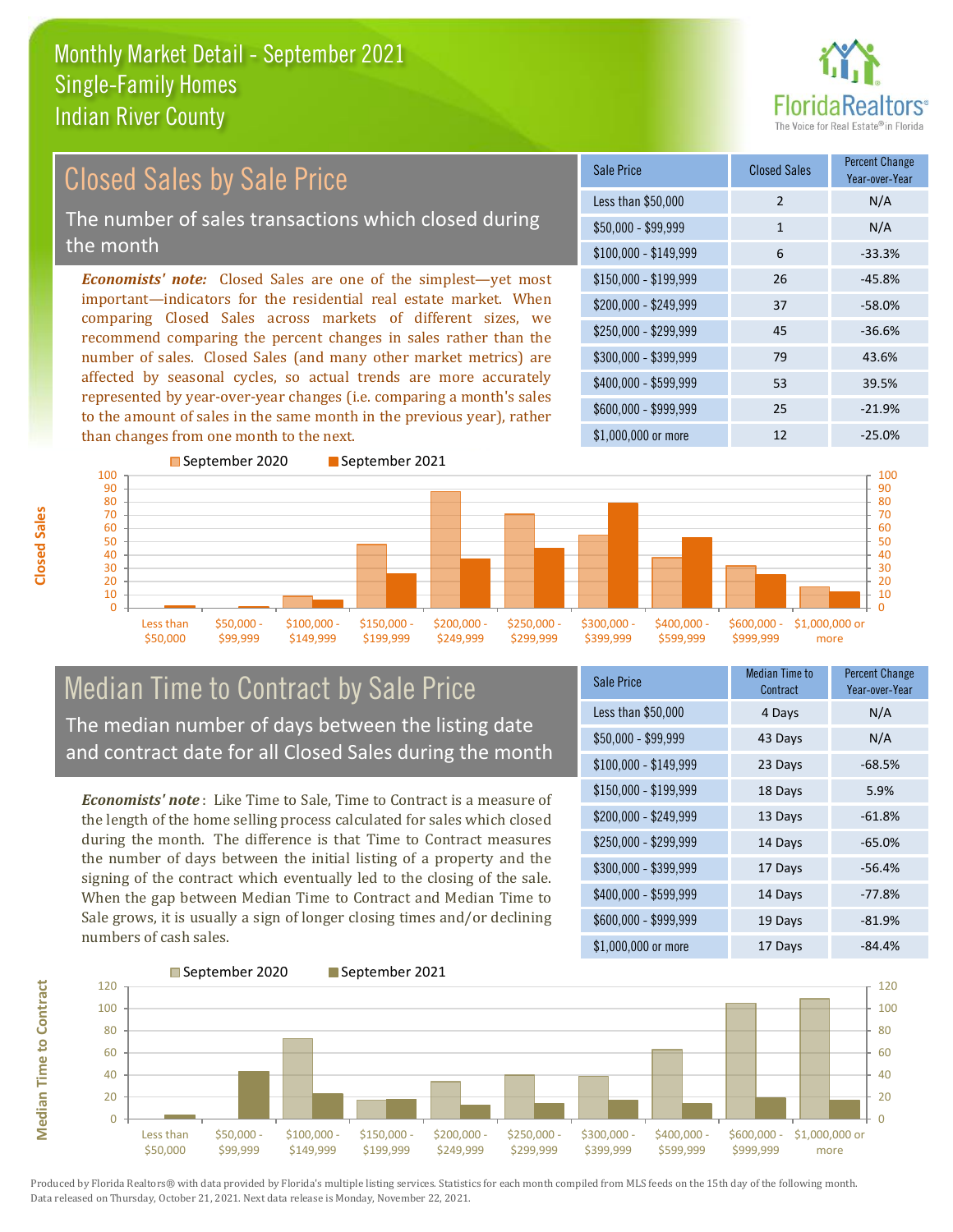

# New Listings by Initial Listing Price The number of properties put onto the market during

the month

*Economists' note:* New Listings tend to rise in delayed response to increasing prices, so they are often seen as a lagging indicator of market health. As prices rise, potential sellers raise their estimations of value—and in the most recent cycle, rising prices have freed up many potential sellers who were previously underwater on their mortgages. Note that in our calculations, we take care to not include properties that were recently taken off the market and quickly relisted, since these are not really *new* listings.

| <b>Initial Listing Price</b> | <b>New Listings</b> | <b>Percent Change</b><br>Year-over-Year |
|------------------------------|---------------------|-----------------------------------------|
| Less than \$50,000           | $\mathbf{1}$        | 0.0%                                    |
| $$50,000 - $99,999$          | 3                   | 200.0%                                  |
| $$100,000 - $149,999$        | 4                   | $-69.2%$                                |
| $$150,000 - $199,999$        | 16                  | $-66.7%$                                |
| \$200,000 - \$249,999        | 32                  | $-50.8%$                                |
| \$250,000 - \$299,999        | 53                  | $-27.4%$                                |
| \$300,000 - \$399,999        | 79                  | 9.7%                                    |
| \$400,000 - \$599,999        | 57                  | 35.7%                                   |
| \$600,000 - \$999,999        | 33                  | 57.1%                                   |
| \$1,000,000 or more          | 19                  | $-13.6%$                                |



### Inventory by Current Listing Price The number of property listings active at the end of the month

*Economists' note* : There are a number of ways to define and calculate Inventory. Our method is to simply count the number of active listings on the last day of the month, and hold this number to compare with the same month the following year. Inventory rises when New Listings are outpacing the number of listings that go off-market (regardless of whether they actually sell). Likewise, it falls when New Listings aren't keeping up with the rate at which homes are going off-market.

| <b>Current Listing Price</b> | Inventory | <b>Percent Change</b><br>Year-over-Year |
|------------------------------|-----------|-----------------------------------------|
| Less than \$50,000           | 0         | $-100.0%$                               |
| $$50,000 - $99,999$          | 4         | 0.0%                                    |
| $$100,000 - $149,999$        | 7         | $-72.0%$                                |
| $$150,000 - $199,999$        | 19        | $-72.1%$                                |
| \$200,000 - \$249,999        | 52        | $-31.6%$                                |
| \$250,000 - \$299,999        | 40        | $-66.7%$                                |
| \$300,000 - \$399,999        | 83        | $-40.3%$                                |
| \$400,000 - \$599,999        | 74        | $-42.2%$                                |
| \$600,000 - \$999,999        | 62        | $-33.3%$                                |
| \$1,000,000 or more          | 83        | $-56.5%$                                |



Produced by Florida Realtors® with data provided by Florida's multiple listing services. Statistics for each month compiled from MLS feeds on the 15th day of the following month. Data released on Thursday, October 21, 2021. Next data release is Monday, November 22, 2021.

**Inventory**